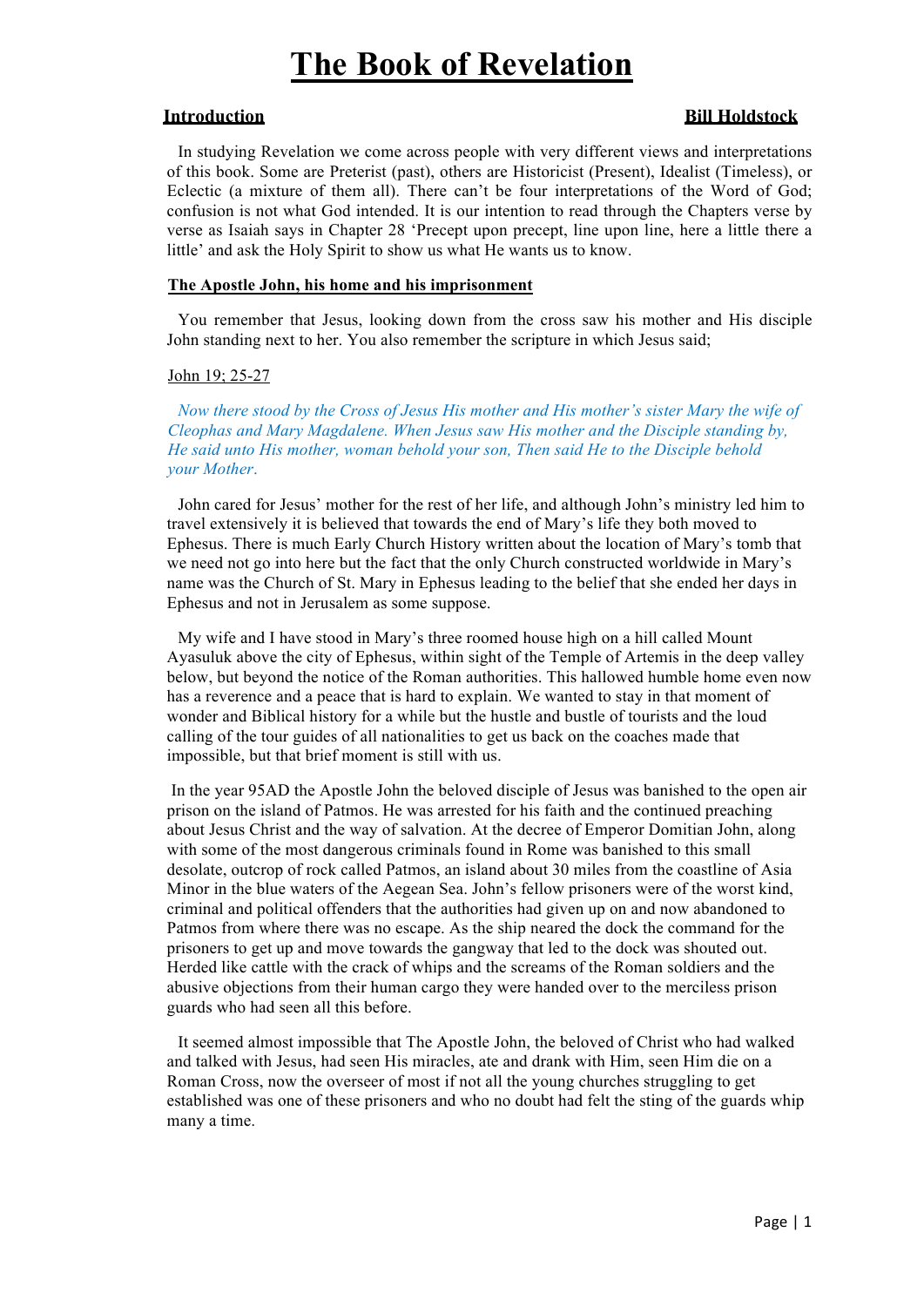# **Common Criminals and Political Offenders**.

When the prisoners disembarked from the ship, they were divided into two groups: Common Criminals and Political Offenders and these groups were housed on different parts of the island. The Common criminals were scourged and beaten and under the constant gaze of the Roman soldiers who punished them for the slightest wrong doing. The Political Offenders were treated with a little more respect and allowed to roam the barren deserted island. However they were not provided with clothes, food, water or shelter. Many prisoners died of starvation, exposure, and illness of all types. Most sources agree John lived to be about 100 years old and was the only one of the original 12 apostles to die a natural death but how was it that John was caught up in this dead end situation classed as a Political Offender and banished from society?

After Paul was beheaded in Rome in the year 67AD, the Apostle John's leadership role in the Churches in Asia Minor became far more visible. The local churches, some still struggling with false teaching from outsiders, losing their first love for Christ, being exploited instead of being spiritually encouraged, and were not taught the truth of God and therefore were struggling to get fully established in the Gospel. For over 25 years John was responsible for their spiritual wellbeing and he guided these churches from his hilltop home in Ephesus. About the age of 90 years John experienced a bolt from the blue. Suddenly and totally unexpectedly he was arrested, shackled and taken to Rome to stand trial before the Emperor Domitian as a political offender. I do not propose to spend much time in detailing with the history of this Emperor except to say that according to historians this man became mad. His exploits with young boys, incest, torture of the most horrible kind, and forcing of prisoners to fight gladiators and wild beasts in an arena were just some of his wicked exploits. By the year 93 AD he declared himself lord and god. He had temples built in his honour and required all peoples to drop to their knees in worship when he passed by. Those who did not obey were imprisoned, sent to the arena or banished to the prison on Patmos. An attempt was made on his life. He was hacked to death and his 15 year rule was marked with such horrendous atrocities that the Senate issued an official edict that damned the evil emperor's rule and called for the eradication of his memory, the demolition of his temples, all buildings and statues that had been constructed in his honour.

I mention the short history of this tyrant to show the mercy of God upon John who had been protected from a self-appointed man who now possessed the power to take life at a whim. Many political changes about that time allowed a few years of peace but that came to an abrupt halt when Trajan became emperor who began to persecute Christians directed in particular to the Asia Minor churches who were under the leadership of John. Unknown to John, God had a very special work for him to do that would influence every man woman and child for centuries to come. Sometimes we are unaware of God's plans for us when our life is completely in a mess, but we trust in God to bring about His will for us knowing He has everything under control no matter what life looks like.

After 29 years as overseer of the churches in Asia Minor the last of the 12 apostles who had lived in relative peace and unhindered in his work from up on that hill top and deeply respected by all who knew him, there came a knock on his door and soldiers came in and interrupted his world. They arrested him bound him and put him on a ship to stand trial in Rome before one of the worst monsters of that time. John was loaded onto a ship that would take him to a prison on the island of Patmos. This would be very tough on any man but John was now a frail old man. Early history writers tell us the island was barren, with no shelter from the hostile environment, no vegetation, no fresh water so they were left to fend for themselves. As John explored the island he came across a cave halfway to the top, this cave became his home while he lived in exile. This cave still exists today but sometime in history a small church has been built close by and is managed by local monks. They tell the story that it was in this cave that John was given a vision of the exalted Jesus and He revealed the 22 chapters of the Book of Revelation. For some 1,600 years the cave has been known as the Cave of the Revelation and there is no logical reason to dispute this claim.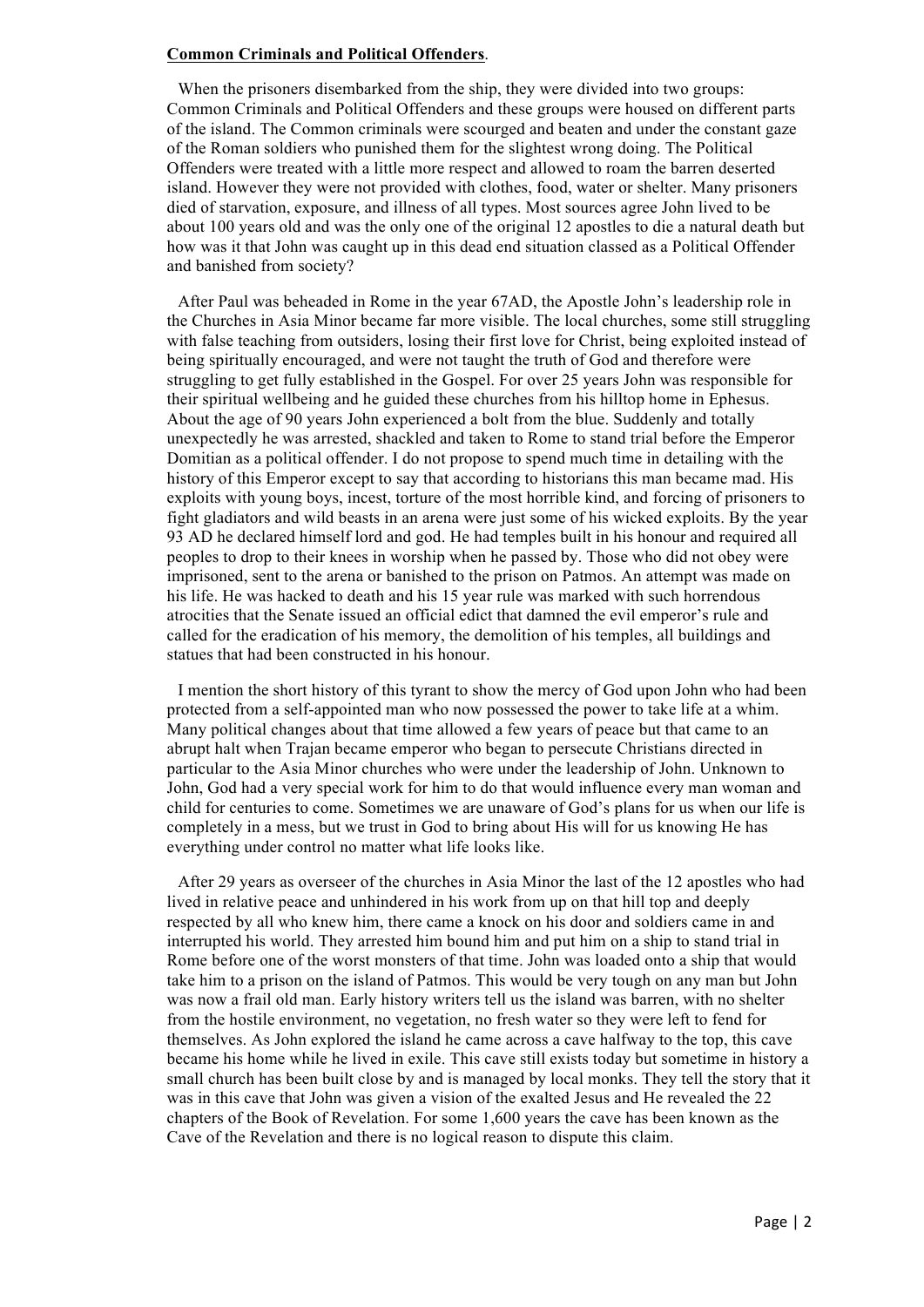# **The Revelation of Jesus Christ**

With all the mystifying symbols, striking images throughout, many people despair of understanding the book of Revelation, but Revelation is the end of a wonderful story that started in Genesis Chapter 1, and like all good story's it does have a happy ending for those that love God and His Son Jesus.

# **Revelation Chapter 1v1**

# *The Revelation of Jesus Christ, which God gave unto Him to show unto His servants things which must shorty come to pass; and He sent and signified it by His Angel unto His servant John.*

This first verse immediately injects an urgency that makes the reader stop and question. *Things which must shorty come to pass. What things, how soon will these things be, Will I see them?* Right at the beginning God flags up a warning, He says take note, watch what I am saying. The book of Revelation is not a collection of puzzles or cryptograms to amuse us while we wait for the dinner to cook, neither is it a series of events to frighten our congregations with. God in His great love and mercy is showing us what will happen in the end-times and gives us an opportunity to get ourselves ready for Him so we will not be caught up in His wrath when Jesus comes again.

Verse one is the reason for the book and also confirms from whom the revelation comes. The Greek for Revelation is *apokalupsis* which means to unveil or uncover. It is like pulling back a curtain to show that which is hidden so all can see the same thing. When relating to a person it denotes a tangible presence. Within the first few words of this verse we are told who is being revealed, it is Jesus Christ and the revelation was given to Jesus Christ by His Father God. It was not given directly to John. The reason for this Revelation was to show unto His servants in the Church Age, things and events which must come to pass leading up to the time of the return of Jesus. These events will continue from John's day right through the end of Church Age and beyond. Note also before God sent it He added His signature to signify how important this message is The Revelation letter is signed off by God Himself and He gave it to Jesus His Son who sent it by His Angel to His servant John. John's mission was to pass this Revelation on to the seven churches in Asia which were typical of the all the churches both in that time and in the church age to come. So what are these things and events that are so important that the trinity, together with John and an Angel are deeply involved in to bring to us God's servants on earth?

|                                                             | $Rev: 1-3$                        |
|-------------------------------------------------------------|-----------------------------------|
| 2. Events in heaven                                         | Rev: 4-5                          |
| 3. Events of the future tribulation of Daniel's $70th$ week | Rev: $6-19$                       |
| 4. Events of the millennium                                 | <b>Rev: 20</b>                    |
|                                                             | 1. Events of the whole Church Age |

If Almighty God thought it important enough to send John 22 chapters of information regarding His son's return and the events surrounding that return, the things we should look out for, signs that will affect those who are on the earth, don't you think we should study what He says whatever it may cost us. He knew what it would take to dig deep into His word so much so He encourages us to do so with blessings:

# Chapter 1v3

*Blessed is he who reads and they who hear the words of this Prophecy, and keep those things which are written therein, for the time is at hand.*

Both those who read and those who hear are promised a blessing if they practise what is written in this great book. Even those who could not read in the early churches but listened to the Bible readers were blessed. As a boy sitting under my grandfather's ministry I don't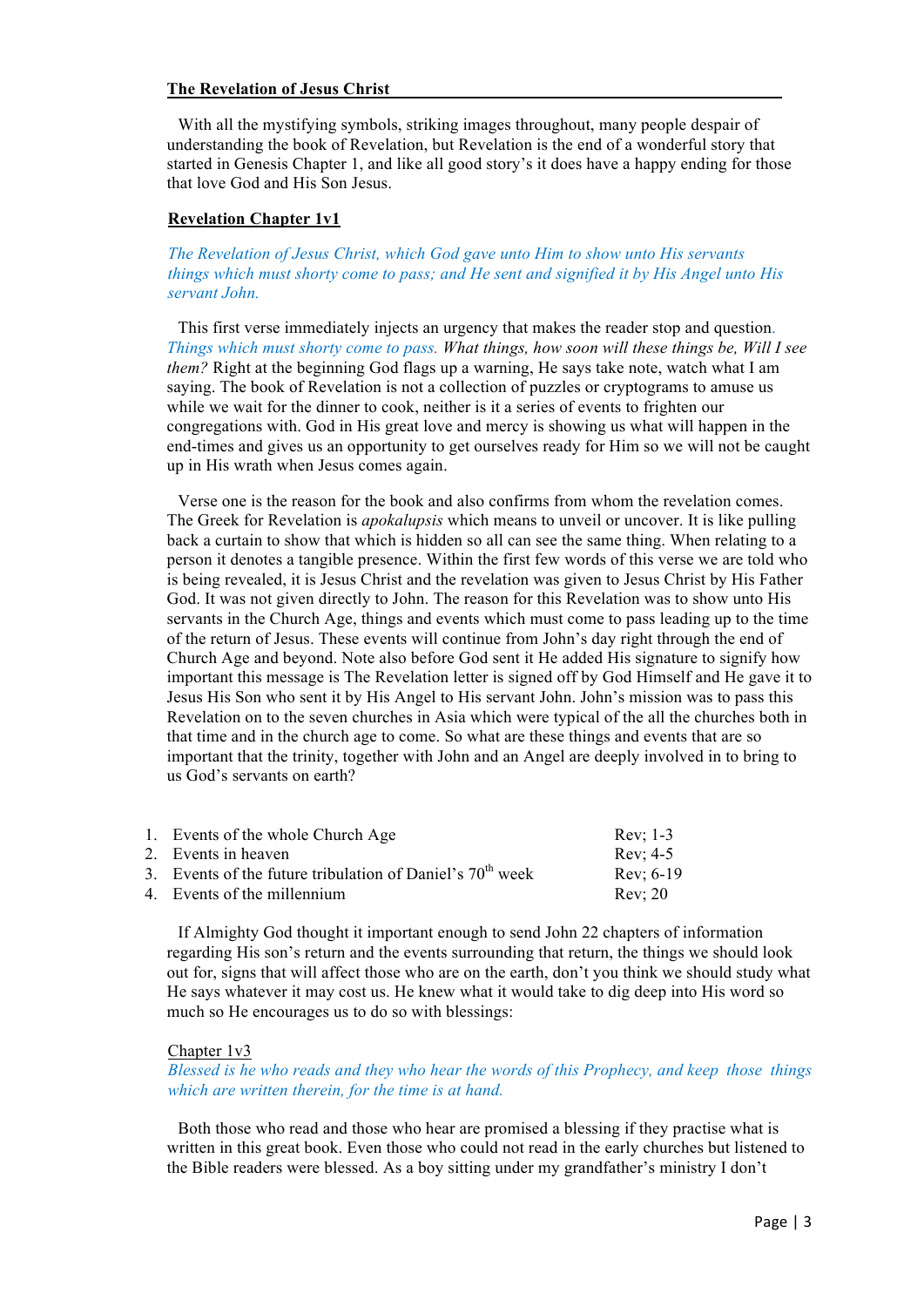remember hearing much preaching on the book of Revelation but every now and again parts of it were read to me. Sitting under my father's ministry years later we were left in no doubt about Revelation and the return of Christ because my father had a greater revelation than his father and was able to teach us and enable us to make ourselves ready and look for Christ's return. I believe that today there is a greater revelation from heaven that deep in the spirit of man some understanding has been given. Why has God Himself asked us to read and understand Revelation? He tells is in verse 3…**THE TIME IS AT HAND**

# **Revelation. Who else had Revelation?**

*The Revelation of Jesus Christ which God gave unto him to show unto his servants things which must shortly come to pass; and he sent and signified it by his angel unto his servant John.*

Paul also had revelation from God in Galatians.

Explaining that the false 'gospels' the Galatians were listening to from others were not of God. He said he did not receive the true Gospel from man nor was it taught him he says;

# Galatians 1v12

*For I neither received it of man neither was I taught it but by the Revelation of Jesus Christ.*

Paul was saying that the true Word of God that was hidden from him was slowly but surely revealed or uncovered to him; the cover had been taken off, or the curtain was drawn back by God through Jesus Christ and the Holy Spirit to show the mind of God. That is the route the book of Revelation was given, it is God's Word and He gave it to His Son Jesus and the Holy Spirit Revealed it to Paul, The trinity is involved all the time.

St Paul again confirms that knowledge of the scriptures comes by revelation.

Ephesians 3v3

*How that by Revelation He (Christ) made known unto me the mystery (of the Cross being the New Covenant)*

# Romans 16v25

*Now unto Him Who is of power to establish you according to my Gospel and Preaching of Jesus Christ according to the Revelation of the mystery which was kept secret since the world began.*

Paul was able, because of Revelation he had about the new Covenant through the Cross, to share that mystery which had been hidden since the world began.

# Revelation chapter 1. Verse 4.

*John to the seven Churches which are in Asia; Grace be unto you and Peace from Him which is and which was and which is to come and from the Seven Spirits which are before the throne and from Jesus Christ, who is the faithful Witness and the first begotten of the dead and the prince of the kings of the Earth, unto Him Who loved us and washed us from our sins in His own blood.*

John writes to the seven churches that are in Asia Minor under the prompting of the Holy Spirit. But there were more than seven churches that John was responsible for, why these particular seven. These seven churches represent the Church universal of all time and of all places throughout the Church Age. In the Bible the number seven represents totality (perfect completion) and it is the sign of God's covenant relationship to mankind and especially the Church in the Church Age. Also I believe God chose these seven churches because they were each typical of the thousands of Churches, missions, house churches, Temples, Mosques, or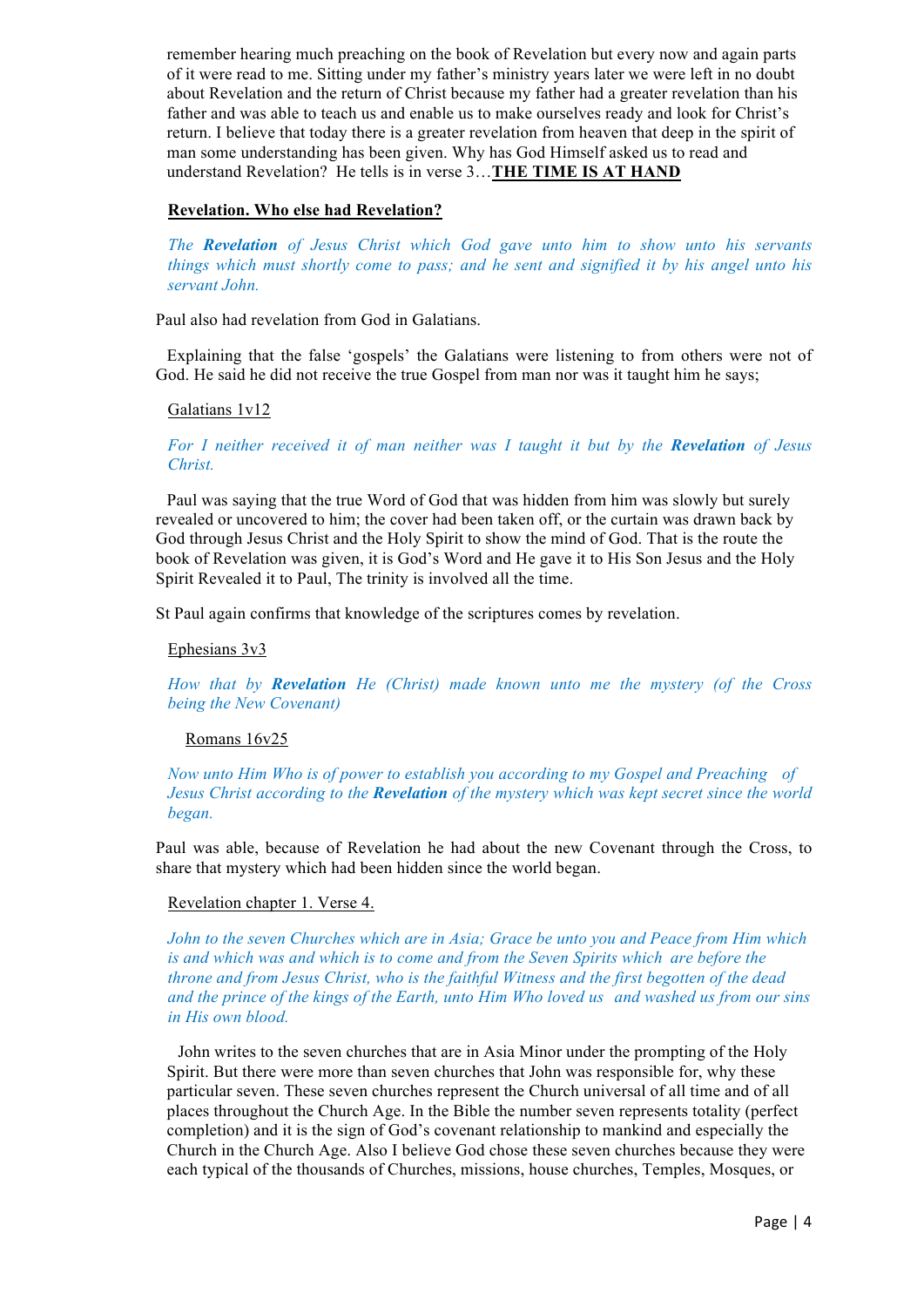any other group of people gathered together no matter what the denomination that brought them together. John's letter left no doubt who the letter was from, no-one other than Almighty God could be described as "which is, which was, and which is to come".

# **The Salutation.**

John starts his letter and addresses it to the seven Asian churches and offers Grace and Peace from none other than God Himself and mentions these particular Churches under the prompting of the Holy Spirit. What Jesus had to say could not be confused with any other church and man would have no chance to cloud the message from God and bring confusion.

Who are the seven Spirits which are before the Throne? (Note: some commentators refer to Is. 11:2.) There is only one Holy Spirit and He is the third Person in the Trinity. The oldest manuscripts omit the word 'are' from the verse we are looking at and reads as though the Holy Spirit is *in* the throne, not on it that is God's place but the Holy Spirit is in His exalted position *in* the throne. We also know that the number seven represents God's perfection and completeness. Perfection as we know it is not to be compared to the perfection of God and the Holy Spirit, we could not stand in His perfection, and we would be demoralised by His completeness. So the Holy Spirit in His sevenfold completeness, perfectness and universal energy stands in the presence of the throne corresponding through John the word of God to the seven churches in Asia being typical of the churches in this church age. You and I being a part of this church age must receive this Revelation and take it to heart.

God did not want His all-important end-time message to be shrouded in doubt, confusion, double meaning or man's own interpretation and opinions. So the Salutation or Introduction makes it clear to whom this message was for, and from whom this message came, the confirmation that Jesus is the Prince of the kings of the earth and has God's authority in this matter. It also confirms that it is His Son Jesus who loved the world so much as to wash us from our sins in His own Blood to bring us eternal life at the cross. Then He goes further, proudly explaining that His Son's death makes us kings and priests unto God.

The oldest manuscripts read He has made us a 'kingdom' or He made us 'to be a kingdom' I like this because in Exodus 19v6 speaks of a 'kingdom of priests' and 1 Peter 2v9 speaks of a 'Royal Priesthood', Jesus told the soldiers and His disciples in the garden just before His arrest that His Kingdom was not of this world. So the cross has elevated us to a kingly and priestly position with Christ in the millennial Kingdom thank you Jesus for the Cross.

# **The Theme of the Book of Revelation**

# *Behold He comes with clouds and every eye shall see Him and they also which pierced Him and all the kindred's of the earth shall wail because of Him, even so Amen.*

The word 'behold' means 'Look intensely' not glance at, and the Bible tells us to look for the coming of Jesus…intensely! The true born again believer should be looking up in his heart having developed a longing and anticipation and believing in his heart that at any moment the sky will part and the Rapture will bring Jesus and Saints together. If you believe what the scriptures say about this event you will live your life accordingly so as not to be left behind. As one Pastor said, If you aren't looking you aren't going!

*And every eye will see Him*. Jew and Gentile and all the tribes of the earth, those who took part in His death, dictators like Stalin, Hitler, bullies like Husain, Arafat, yes every eye will see Him and bow the knee before Him.

I mentioned my Grandfather earlier. He did not know in his day how 'every eye will see Him' I'd love to have asked him how he thought that might happen, he would be amazed if he were alive today to see the wonders of television. We do know now, in our short lifetimes of 60 to 80 years we have computers, portable cine cameras that can go into a man's pocket or a ladies handbag. What you do on your computer we can soon do on a pair of glasses! All pocket telephones can take photos of very high quality and can be sent around the world in seconds. We have television stations that literally cover the world and as we have seen in the news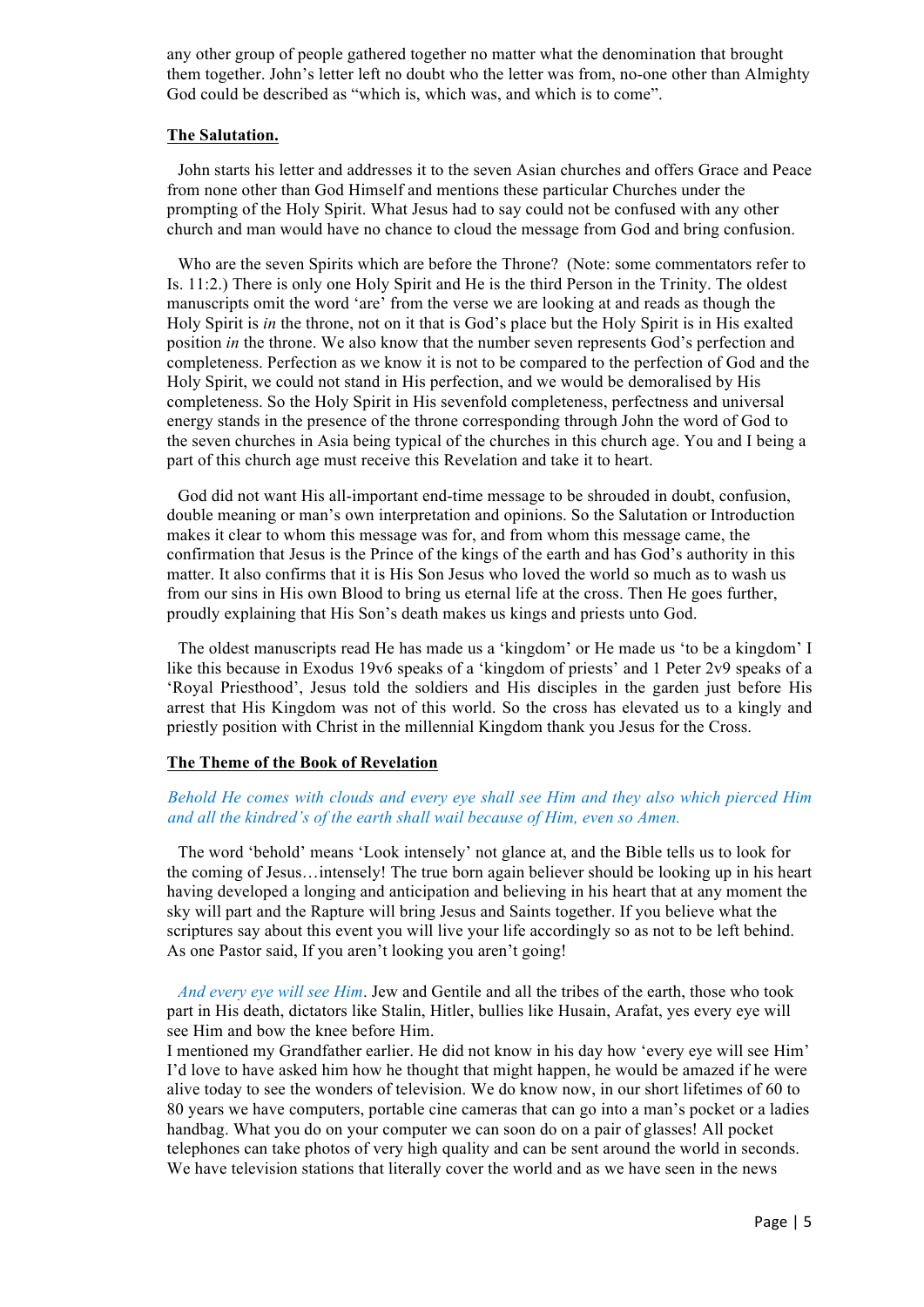items anything that happens of importance is shown on TV's in people's homes worldwide within minutes. Even God has waited for such a time as this.

It is God's intention for the people of the earth to look and see the victorious return of His Son Jesus coming with, not in, not on but with clouds, which represents great numbers of Saints. Can you imagine the whole sky filled with the brightness and the glory of Jesus and His Saints, can you imagine the singing and shouts of victory echoing all round the heavens by trillions of blood washed believers who have been waiting for this very moment throughout the centuries. We are just unable to visualise such an event, we have absolutely nothing to compare it to, there has been no event likened to it in history, even Hollywood would be at a loss to create such a spectacle. Because of that there is a danger that this great and glorious event will be dismissed out of hand, simply because we cannot imagine it happening. But do not be deceived it will happen...God said so.

Our verse says; All the kindred's of the Earth shall wail because of Him Why would they do that, most of the "kindred's" of the Earth don't believe in Him anyway or have rejected Him out of hand, so surely it shouldn't matter to the world if He comes back to Earth or not. Tell any of these unconverted 'kindred's' right now, as many of our churches, magazines, books and Christian Television programs do week in and week out, that Jesus is coming with trillions of His Saints to fill the Heavens with light and song and these "kindred's" will laugh, turn away and call you mad. But the Bible says they will wail, my dictionary says to wail is to; *to grieve loudly and bitterly, to make a long high-pitched cry, to lament.* These wailing 'kindred's' will know that the Judgment of Christ has come upon them for their sin and shame and rejection of God's Son Jesus, they will also *know* that it is now too late to do anything about it, yes there will be a lot of wailing!

#### Revelation 1 verse 9

*I John, who also am your Brother and companion in tribulation, and in the Kingdom and Patience of Jesus Christ, was in the Isle that is called Patmos for the Word of God, and for the Testimony of Jesus Christ.*

John's humility is shown again as in his Gospel and his Epistles, he only mentions he is the disciple whom Jesus loved; he omits his title and position and reminds the churches of his Brotherly companionship with them in tribulation. The Greek meaning for the word "companion" in this context is "fellow partaker in the tribulation". Tribulation is the necessary precursor of the Kingdom of God,

#### The Acts 14v22 says:

*Confirming the souls of the Disciples and exhorting them to continue in the Faith and that we must through much tribulation enter into the Kingdom of God.*

### John 16v33

# *These things I have spoken unto you that you might have peace. In the world you shall have tribulation but be of good cheer I have overcome the world.*

In any difficulty we encounter or tribulation we may go through however dark it may be we must have confidence in the knowledge that peace can be ours in knowing that God has everything under control even in the tough events that sometimes plague our lives. Acts 14v22 tells us that *if we endure we shall also reign with Him.* James'1v 2 tells us; *Blessed is the man who perseveres under trial, because when he has stood the test he will receive the crown of life that God has promised to those who love Him.* It's a fight and very hard at times but our present trials do not compare with the joy that awaits us in Glory, keep at it, hold your head up and don't give in, it is our allegiance to Christ as our King that involves us in the necessity to suffer and endure.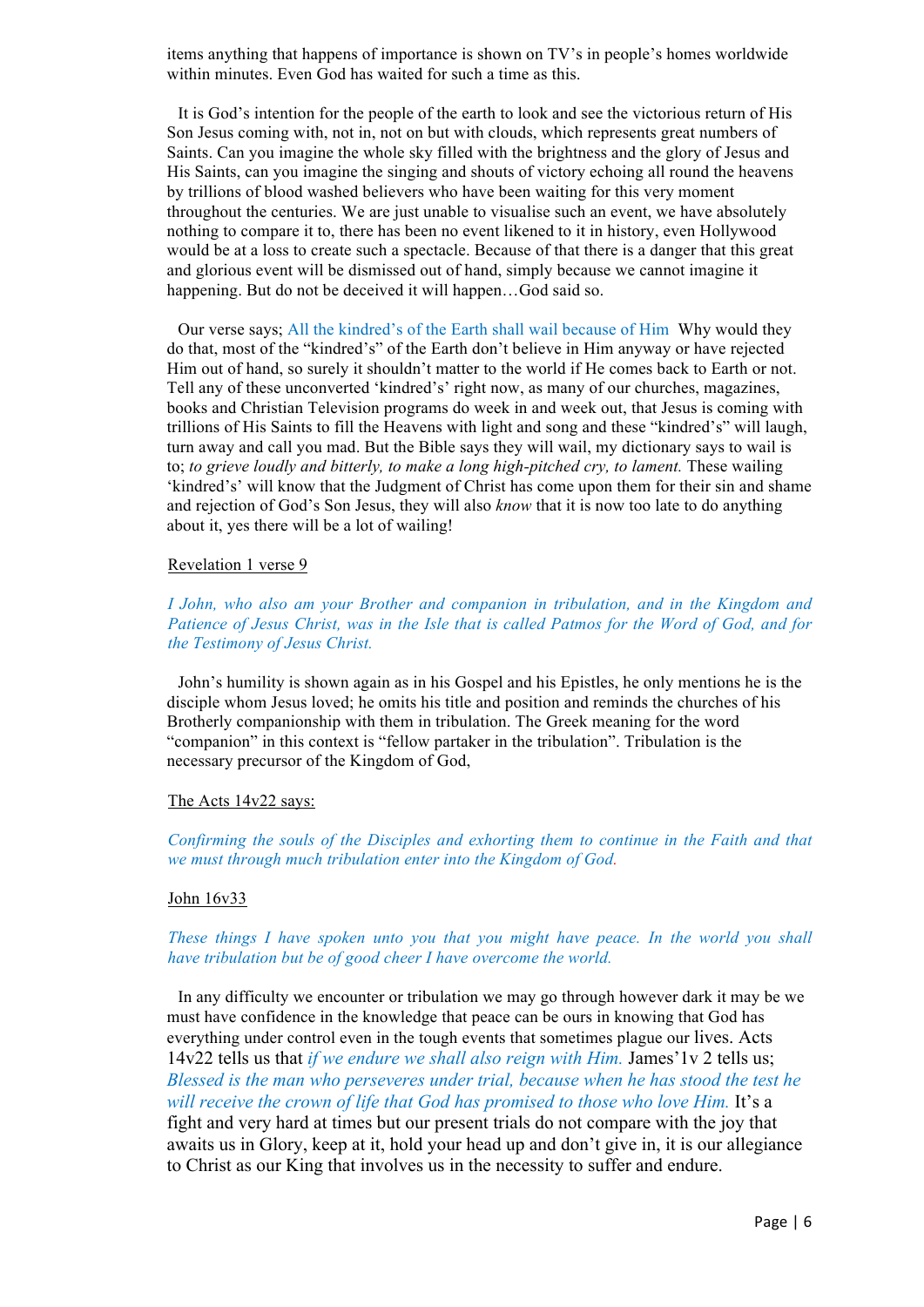It is very rare indeed that new Christians are taught that tribulation and *much* tribulation at that, of all kinds are necessary to make us eligible for the Kingdom. We would rather concentrate on being prayed for to be rid of our infirmities our pain and difficulties to live free and easy lives. Our verse in Revelation talks of the Patience of Jesus Christ. (I am sorry to bring the Greek in again but we do mess about with the original so much and add new translations that very often miss the point!) The Greek meaning of Patience is "endurance" and Christ had both of these, patience and endurance to go to the Cross in our place. It is in Jesus Christ believers have the right to the Kingdom and the spiritual strength to enable them to endure patiently for it. To be a follower of Christ and follow His ways the true Christian must endure tribulation which may include sickness, pain, heartache, loss and so on. No, I am not too keen on that verse either, but we have the assurance that as we share in His suffering He is with us all the time and has everything under control! A little further on in Revelation, verse 12 of Chapter 3 we read:

*Behold I come quickly hold fast that which you have that no man take your crown. Him who overcomes will I make a pillar in the Temple of My God and I will write upon him the Name of My God and the Name of the city of My God, which is the New Jerusalem which comes down out of Heaven from My God and I will write upon him My new Name.*

We will note more about overcoming later in our study, but patience, enduring and overcoming are the attributes that Jesus looks for in a Christian. These verses confirm to us that our Christian walk is a walk of faith, a fight, even warfare against our enemy and not as some expect a walk in the park.

In Matthew 20v20-23 the Mother of James and John asked Jesus if her two sons could sit either side of Jesus when they come into the Kingdom. Jesus said you don't know what you are asking. He said "Are you able to drink of the cup that I shall drink and be baptised with the baptism that I am baptised with"? In other words can you endure with patience the suffering I am to suffer that is the suffering of the Cross? The answer Jesus got was that they would suffer for Christ and although they asked in error and with the wrong motive Jesus said you shall drink of My cup and be baptised with the baptism that I am baptised with. He was warning His new followers that there would be pain, difficulties, sorrows, and tribulation to those who were truly repentant and true followers of Him. Many of His disciples died horrible deaths, many imprisoned, murdered, crucified just like Jesus was. To those who are suffering tribulation and trials right now remember we are called to share in Christ's suffering, and I am encouraged in the knowledge that one day soon all suffering will end when Jesus comes back again. I am also encouraged that the scripture says lots of times "and it came to pass!" and that applies to my pains too. (sorry!)

# Revelation 1v10

*I was in the Spirit on the Lord's Day and heard behind me a great Voice as of a trumpet saying I am Alpha and Omega the first and the last and what you see write in a book and send it to the Seven Churches which are in Asia: unto Ephesus, and unto Smyrna, and unto Pergamos, and unto Thyatira and unto Sardis, and unto Philadelphia, and unto Laodicea.*

The original says "I became" in the Spirit. Inferring that there is a transition from the natural state of mind to the Spiritual state of mind, where the things of the world become strangely dim in the light of His glory giving the Holy Spirit free access to the mind given over to Him. The world today may not understand this phrase, "in the Spirit" but as most Spirit filled Christians will know there is a state of ecstasy where the outer world is shut out and the inner spirit of man is taken over by the Holy Spirit whereby immediate connection with the Spirit of God is established. There is nothing spooky about it and the Spirit is subject to man anyway, but in that state where the things of the world have no place you can hear clearly what God's has to say to you. It was in that state, in the Spirit, that John was able to hear a great voice as of a trumpet which was the voice of the Lord. A trumpet is always used effectively when attention is required, and John found himself hearing this voice which was calculated to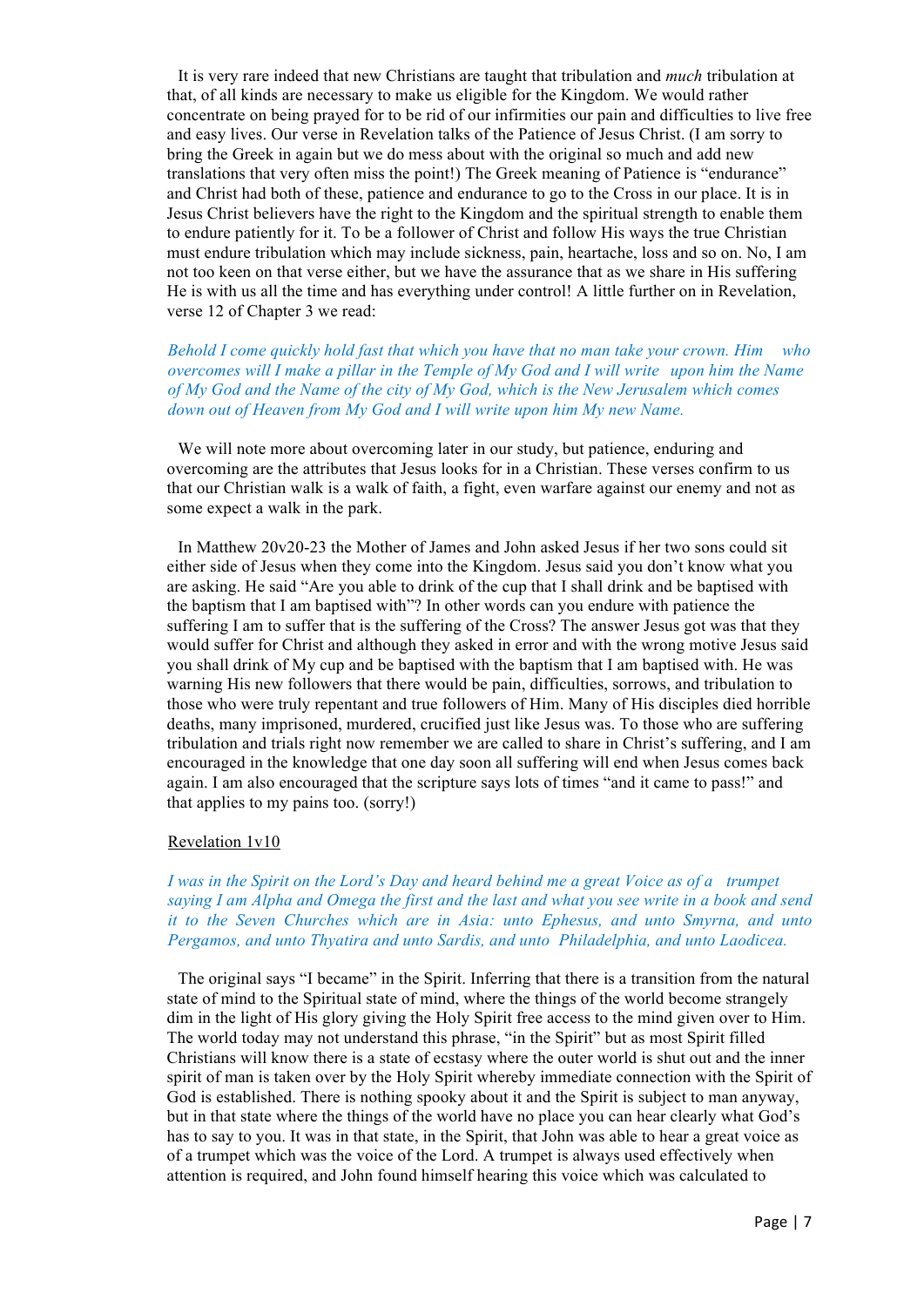capture every wandering thought and to solemnise his whole being to listen to what the Lord had to say. God spoke to Moses in a similar way when receiving the Law. (Exodus 19y16-19) And all the people trembled at its sound. This is what John heard;

# Verse11

# *I am Alpha and Omega the first and the last and what you see write in a book and send it to the seven churches which are in Asia.*

And to leave no doubt God named the Churches which He had selected personally. Ephesus Smyrna Pergamos Thyatira Sardis Philadelphia Laodicea Write the things which you have seen in a book and send to seven churches in Asia. The number seven is used again to denote the perfection of God and His authority and the importance of what John was about to see.

# Verse 12

# *And I turned to see the Voice that spoke with me. And being turned I saw Seven Golden Candlesticks. And in the midst of the Seven Golden Candlesticks one like unto the Son of Man, clothed with a garment down to the foot and girt about the paps with a Golden Girdle.*

John turned to see the Voice which we know to be the voice of God the Father. God had spoken before as at Christ's baptism and the transfiguration and here in presenting Christ as our High Priest. John saw seven golden candle sticks and in the middle of the candle sticks a man like the Son of man. A candlestick is described in Zechariah 4v2 it has a central stem of pure gold representing Christ and His Deity and on the top a bowl for the oil which signifies the Holy Spirit. From the stem of the candlestick are six bowels to be filled with oil from the top bowel. With what Christ did at the Cross He ensured a continued uninterrupted supply of the Holy Spirit to the Born Again Spirit filled believer. Here John saw seven of these Candlesticks one for each of the Churches John was to send God's message to. John also saw a figure in the midst of each Candlestick which was Jesus the Light of the World dressed as a Kingly Priest. Each Church was to have a Candlestick but it was not the Candlestick that would give light but the One in the midst implying Christ's continual presence in the midst of His people here on Earth.

# Verse 16

# *And He had in His right hand Seven Stars and out of His mouth went a sharp two edged sword. And His countenance was as the sun shines in His strength.*

It is believed by most that these stars were the Pastors of these seven churches. I am of that persuasion myself for a number of reasons. I am not a Pastor but if I were it would comfort me to know that if I was sure of my calling and felt the anointing of God on my ministry to be a shepherd to His flock, I am held safely in God's right hand. Many Pastors share that sometimes they feel very lonely not always appreciated and often hurt. A Pastor is one who speaks on behalf of God in this church age, he teaches the Word of God to train, encourage and disciple his church to become Christ's witnesses and ambassadors to further the Gospel. A very important assignment indeed often with opposition from inside and out of the church, but the anointed Pastor can rest assured and take courage that he or she is held safe in the right hand of God.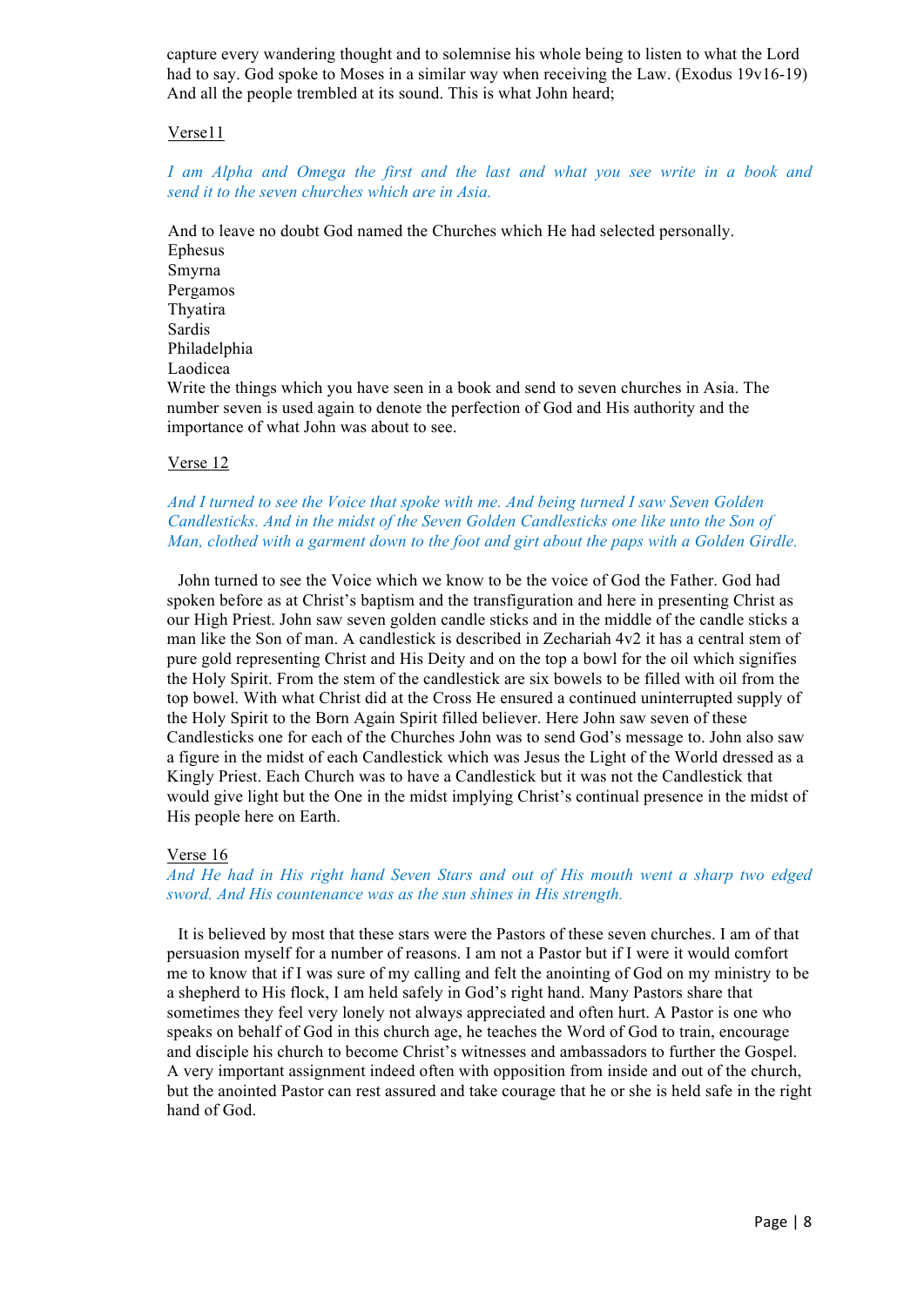# Verse 20

# *The Seven Stars are the Seven Angels of the Seven Churches and the Seven Candle Sticks which you saw are the Seven Churches.*

If as we believe, the Angels spoken of at the beginning of each letter to the churches are Pastors we find in Hebrews 1v7 and Ps: 104v4 that they are made by God Himself. Also He makes His ministers a flame of fire. We find in our 7 churches we are studying when Jesus looked at their works most were found wanting, what would He find today?

Why does God liken His Pastors to stars? Well let's look at a few stars and learn the similarity supported by Nasser.

Like human beings each star has a beginning and an end, a birth and a death. After its birth a star lives through several cycles of growth but it begins to cast off its outer layers in preparation for death. Every star is destined to die sooner or later.

These Pastors were intended to shine in the spiritual darkness of Asia Minor of the first Century and to guide these churches in worship, teach the word of God and show how to live a life that is pleasing to God.

The life span of a star is determined by the amount of fuel at its core. The more fuel the longer the star lasts but even so the star will not shine forever.

Although a Pastor may serve a church for many years, there is no such thing as a permanent Pastor, there comes a time when his light begins to fade so a new star is born. The lifespan of a ministry will depend on the amount of Spiritual fuel he has at his core and how much he is feeding the core with the Holy Spirit and the Word of God. The amount of Spiritual fuel in a Pastor, his use of that fuel, his ability to endure pressure at his core and how much he replenishes that fuel are all critical factors that determine the success of his ministry.

It is estimated that there are 10 billion trillion stars in the universe and they are all individual, one of the wonders of God's creation. No two Pastors are the same, God calls some to lead massive churches, others medium churches and some small churches, regardless of size of their congregations, Pastors are called to shine their light in a way that is consistent with their calling. Large or small the churches Pastors are responsible for the eternal destiny of the lives of their congregations. They all represent God in their own characteristics, drawing from their own experiences of God at their core.

So why has God spent so much time explaining to us that the seven candlesticks are the seven churches and the stars are His Pastors? Well God knows only too well the responsibility all Pastors have in all churches, large or small from John's time right through the Church Age. God wants, at the end of time a church that He will be proud of, He wants to say to each of us "well done good and faithful servant enter thou into My Kingdom" and much of that He depends on Pastors, so no wonder He has these Pastors in the palm of His right hand, I guess there is no safer place. Take heart, take courage, be assured you are in none other than Gods right hand.

Out of His mouth went a sharp two edged sword which is the Word of God. If these stars represent the Pastors of these seven churches then the two edged sword must be preached from the Word of God alone and to do that a strong knowledge of the Bible is necessary. A.J.Seiss says:

*The sword is the symbol of magistracy and judgement. But this is not a hand-sword but a word-sword. It accords exactly with what Christ Himself said, "he that rejects me and receives not my Words hath One that judges' him, the Word that I have spoken, the same shall judge him in the last day".*